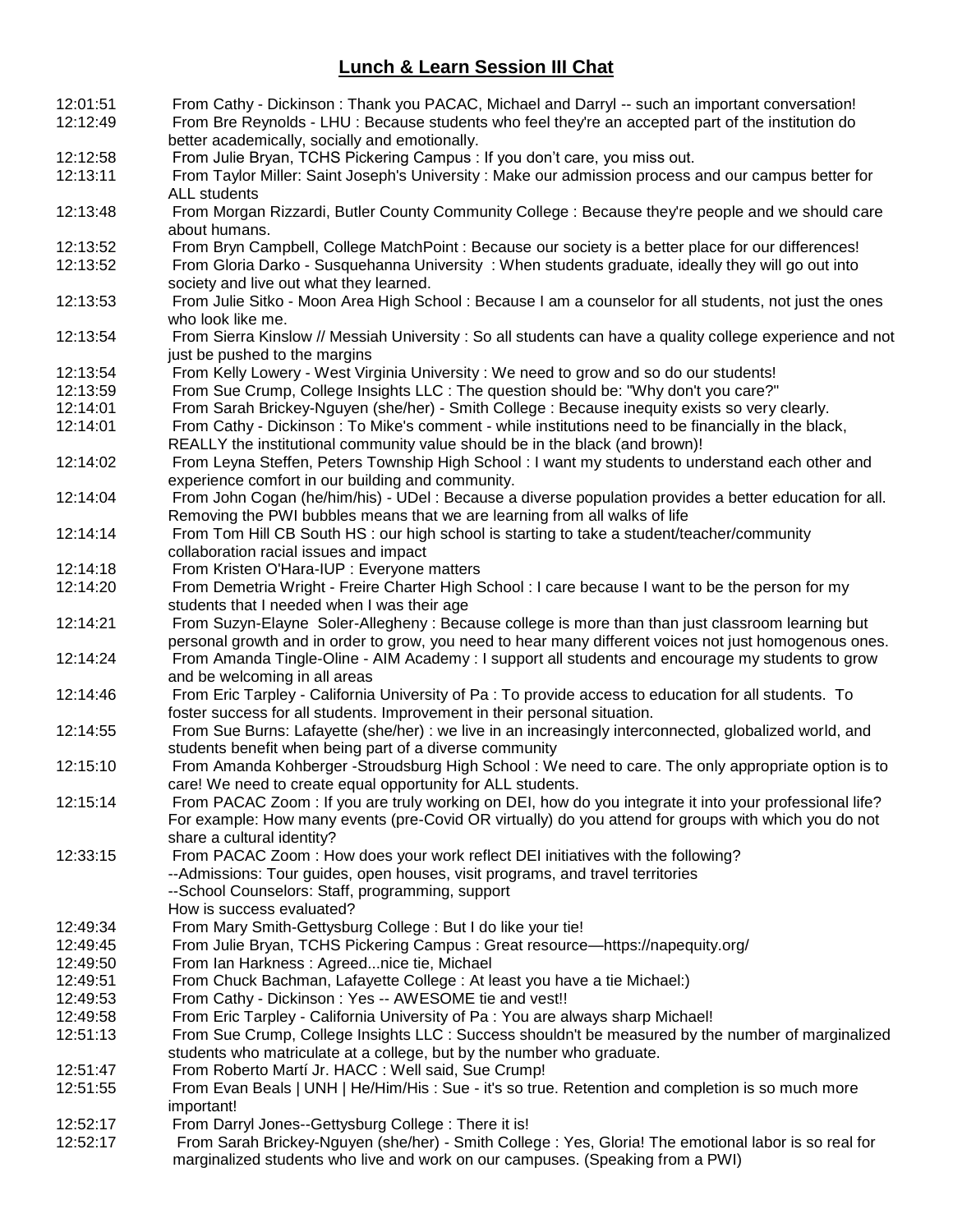| 12:52:22 | From Eric Tarpley - California University of Pa : Everyone in your office should be equipped to talk with                                    |
|----------|----------------------------------------------------------------------------------------------------------------------------------------------|
|          | all students. It should not always be the person of color talking to groups or individuals who look like                                     |
|          | them. You do want representation from all walks of life. Meet needs instead of trying to put a false sense                                   |
|          | of who your institution is. Your staff should all be comfortable talking to EVERYONE!                                                        |
| 12:52:53 | From Ian Harkness: Not just college ACCESSbut also college SUCCESS!                                                                          |
| 12:52:57 | From Sofia Fallas - Saint Joseph's University : Being mindful of the difference between representation                                       |
|          | and tokenizing our students, staff, etc. We can't show up only in our one off panels and events if it's not                                  |
|          |                                                                                                                                              |
|          | representative of our student body as a whole. Ensuring our ENTIRE staff and students are comfortable                                        |
|          | with communicating with ALL students all from all identities                                                                                 |
| 12:53:10 | From Gloria Darko - Susquehanna University: Spot on, Sue!!                                                                                   |
| 12:54:24 | From Gloria Darko - Susquehanna University : Yes to all of these comments!!!                                                                 |
| 12:55:14 | From PACAC Zoom: The fervor from spring and summer has dissipated, yet incidents are still                                                   |
|          | happening with regard to racial injustice. What are your plans now that the books have been read, and                                        |
|          | discussion groups may have ended?                                                                                                            |
| 12:55:30 | From Evan Beals   UNH   He/Him/His : Our students of color and other marginalized groups are pulled in                                       |
|          | so many different directions                                                                                                                 |
| 12:55:56 | From Tyra Crosbie, Gettysburg College : Their experience matters too though, not just graduating.                                            |
|          | From Amanda Kohberger - Stroudsburg HS Intern/Messiah Univeristy: YES!                                                                       |
| 13:08:49 |                                                                                                                                              |
| 13:08:59 | From Darryl Jones--Gettysburg College : Please share your thoughts!                                                                          |
| 13:09:18 | From Cathy - Dickinson: Thank you PACAC, Michael and Darry!! Need to run to another meeting but so                                           |
|          | grateful for your time and shoutout to Group 8 - great conversations!!                                                                       |
| 13:09:31 | From Darryl Jones--Gettysburg College: Thanks Cathy!                                                                                         |
| 13:09:52 | From Jade Johnson, The Hill School : I think these practices should be habits not trends. As                                                 |
|          | professionals, we should start getting comfortable with being uncomfortable and empowering our                                               |
|          | students to do the same.                                                                                                                     |
| 13:09:53 | From Sue Crump, College Insights LLC : Anyone know person/group to speak to                                                                  |
|          | schools/colleges/churches etcabout these issues? Not sure if "diversity trainer" is the right title??                                        |
|          | From John Cogan (he/him/his) - UDel : Even if it's not necessarily the main point of the conversation, it                                    |
| 13:10:02 |                                                                                                                                              |
|          | should always be a voice in the back of your head asking "how does this have an effect on equity?", "How                                     |
|          | does this have an effect on inclusion?". Even if it's not the main focus of the conversation, it should still                                |
|          |                                                                                                                                              |
|          | affect you!                                                                                                                                  |
| 13:10:28 | From Darryl Jones--Gettysburg College : Sue, I also do corporate trainings                                                                   |
| 13:10:37 | From PACAC Zoom: Highly recommend Liza A. Talusan, Ph.D.                                                                                     |
| 13:11:07 | From Bryn Campbell, College MatchPoint : Sue, we used https://www.recastingrace.com/                                                         |
| 13:11:08 | From Evan Beals   UNH   He/Him/His : Yes!! We talked about how just staying present is so important.                                         |
|          |                                                                                                                                              |
|          | On the college side, in Committee Review meetings and someone genders a student by looking at an                                             |
|          | extra-curricular activities list, stop and ask "do we know that this student uses these pronouns?                                            |
| 13:11:18 | From Darryl Jones--Gettysburg College: Great!                                                                                                |
| 13:11:19 | From Eric Tarpley - California University of Pa : There has to be action after all this is done.                                             |
|          | Accountability is key! Address each issue that comes up. Don't overlook how people feel and act. New                                         |
|          | hires need to have a voice and access to cabinet and the president to move conversations to action. If                                       |
|          | you are not willing to have solutions, maybe they be the problem.                                                                            |
| 13:11:54 | From Gloria Darko - Susquehanna University: That's amazing Cindy!!                                                                           |
| 13:12:17 | From Sue Crump, College Insights LLC : Thanks, everyone.                                                                                     |
| 13:13:11 | From Christine Liang (School Dist. of Philadelphia) : i think a lot about allies and the distinction btwn                                    |
|          | performative vs. real allies. I think we have access to different spaces, and the spaces where we hold                                       |
|          |                                                                                                                                              |
|          | privilege, we should take on the labor of driving those conversations. Another question i'm thinking about                                   |
|          | is, what does it look like to "get our people"? To hold those in our community accountable but also to do                                    |
|          | the work of educating and processing these things with those in our communities                                                              |
| 13:13:39 | From Evan Beals   UNH   He/Him/His: THANK YOU Darryl for this reminder.                                                                      |
| 13:14:50 | From Kim Jackson (she/her) Upper Merion Area High School : I have to run to another meeting. Darryl                                          |
|          | and Michael, thank you for the meaningful conversation!                                                                                      |
| 13:16:49 | From Keo Oura Kounlavong-Sabath- Harrisburg Academy: Here here Michael!!!                                                                    |
| 13:17:01 | From Evan Beals   UNH   He/Him/His : I am always so thankful for joining these conversations - when                                          |
|          | thinking about the "now what", it is these nuggets of information that are new to me that can be shared                                      |
|          | within my circles!                                                                                                                           |
| 13:18:54 |                                                                                                                                              |
|          | From Darryl Jones--Gettysburg College : Questions anyone? Keep the comments coming!                                                          |
| 13:20:44 | From Bre Reynolds - LHU : I'm the Chair of the President's Commission on LGBTQ Affairs at Lock                                               |
|          | Haven University and the GSA advisor.                                                                                                        |
| 13:20:47 | From Darryl Jones--Gettysburg College : I am on one and we represent EVERY marginalized person<br>from any part of our community. Deep work. |